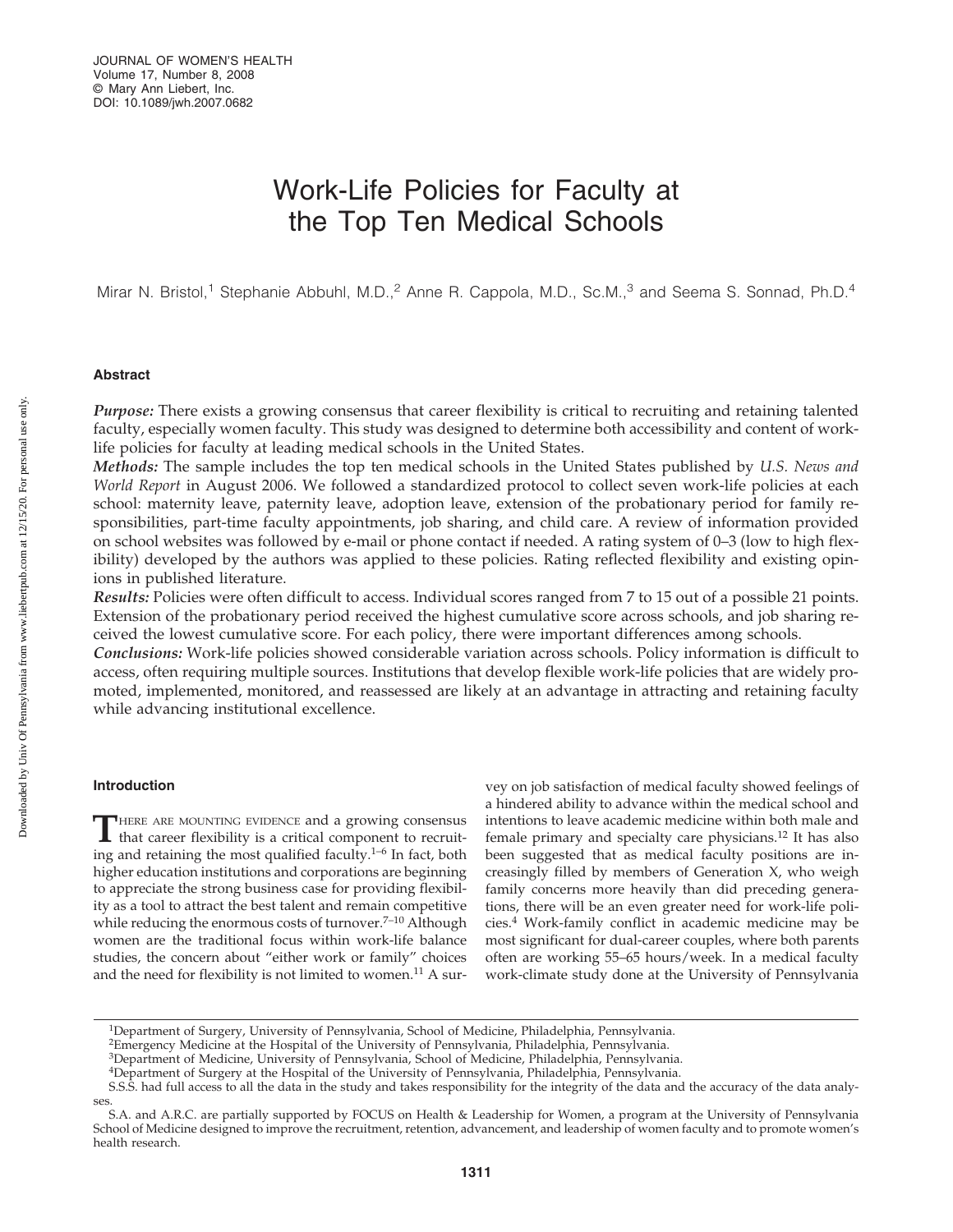in 2003, it was found that of assistant professors with spouses or partners, 95% of women and 51% of men were coupled with a full-time working spouse or partner.<sup>13</sup> Women reported working 61 hours/week, and men reported working 65 hours/week.13 Other studies report the mean work week for full-time medicine faculty to be 58 hours/week, with 47% of full-time medical school faculty working >60 hours/ week.14 The rise of the combined working time of married couples is a key component of understanding the growing time pressures for both men and women faculty.<sup>15</sup>

In addition to the need for continued improvement of policy, there exists the need to ensure that policies are clearly stated and accessible to current and potential medical faculty members. Many issues arise from the lack of access to enacted policy. Faculty cannot take advantage of policies that they do not know exist. When existing work-life policies are not used by faculty, there are several possible negative repercussions. If policies are not widely used, stigma may surround their use by those who do access these policies. This may further discourage faculty from using worklife policies because of concerns of appearing to be less committed to work than others who do not take advantage of these policies. This is an example of a bias avoidance strategy as described by Drago et al.<sup>16</sup>-behaviors designed to escape the potential career penalties associated with caregiving commitments. For example, a survey of 300 pediatric faculty members showed that up to 46% of them agreed that division chiefs or colleagues considered part-time faculty less committed to their work than full-time faculty.17 When existing policies are not used, there may be a perception at the institutional level that faculty do not have an interest in or need for advancement in work-life policies. This could cause a disconnect between institutional policymakers who see faculty not taking advantage of existing policies and medical faculty members who are in fact looking for a more friendly work-life environment and are unaware of current policies. This study examines both the accessibility and the available content of work-life policies at leading medical schools in the United States during a 2-month period in 2006. The top ten medical schools are at the leading edge of medical education and research and are not intended to represent all medical schools. The top ten medical schools were chosen as a sample group for this study to highlight the possible forced choice medical faculty face between a healthy work-life balance and career opportunities.

#### **Materials and Methods**

In August 2006, we accessed the online list of the top ten medical schools in the United States, published by *U.S. News and World Report*. <sup>18</sup> During August and September of 2006, we researched available work-life policies for faculty at these top ten medical schools. The work-life policies included in our analysis were maternity leave, paternity leave, adoption leave, extension of the (prepromotion) probationary period for family responsibilities (e.g., birth, illness), part-time faculty appointments, job sharing, and child care. Policies were accessed using a set procedure for all ten universities.

First, the link to each of the top ten medical schools was followed to the medical school homepage posted on the *U.S. News and World Report* website. Once at the medical school homepage, a search was conducted to locate links to the offices of Human Resources, Work/Family, Women's Affairs, Faculty Affairs, Faculty Policies, and the Faculty Handbook to locate medical faculty policies. Links were visited in the order in which they were located. All relevant policy information was recorded as it was discovered, along with documentation of the ease of locating, reading, and understanding the policies, relevant contact information, and information about to which schools' faculty (medical vs. liberal arts and sciences faculty) the policy was applicable. We sought to identify any differences in policies between the medical school and other schools within the university. When there was limited information available on whether a policy was specifically applicable to medical school faculty, we noted for later clarification.

For medical schools where some or all policy information was not available through the website, we attempted to gather information via e-mail and phone contact. When policies were available on the web, we did not seek further confirmation or update from other sources. When all policies were not available on the web, further efforts were made to contact those institutions. The first round of contact consisted of sending out a contact script (preapproved by our institution's IRB) by e-mail to contacts from the offices noted found on the website. If no reply was received within a week, the person was contacted by phone, following the same script. If we were unable to contact the first person, we repeated the process with the next contact person obtained from the internet search. Follow-up contact, both by e-mail and phone, was conducted as needed to clearly identify and define the work-life policies at each medical school.

Once policy data were collected for all ten medical schools, we developed a rating system for the policies. The rating system was based on both existing and more optimal policies. Those policies covered under the Family Medical Leave Act (FMLA) were designated a minimum standard to create the baseline. Others used no policy or no flexibility as the baseline. Baseline policies were scored as 0, and increasingly more flexible policies were scored as 1, 2, and 3, with 3 being either the most flexible policy seen across institutions or the policy that would embody flexibility (e.g., part-time appointments without time limit). The scores were based on optimal situations determined by the personal experience of the authors and existing opinions in the field of work-life policies. The scoring process was a collaborative process of all the authors, with several revisions and edits of scores to insure a fair and unbiased scoring system.

The FMLA of 1993 set some minimal standards in the area of work-life policies for "all private, state and local government employees, and some federal employees" and, therefore, as mentioned, was set as the baseline (0) for included policies.<sup>19</sup> Generally, FMLA entitles all eligible employees to up to 12 weeks unpaid leave during any 12-month period for the reasons of childbirth, adoption, serious illness within the immediate family, or personal serious illness. For policies that are not covered under the FMLA, the baseline was usually set as the lack of policy. Examples of these baselines include "no direct affiliation with child care centers" for child care options, "not available" for job sharing, and "no parttime" for part-time appointments. With the baseline set, the scoring scale was then collaboratively worked out by all authors, designed to represent the next three stages of policy flexibly for each individual policy. The details of score mean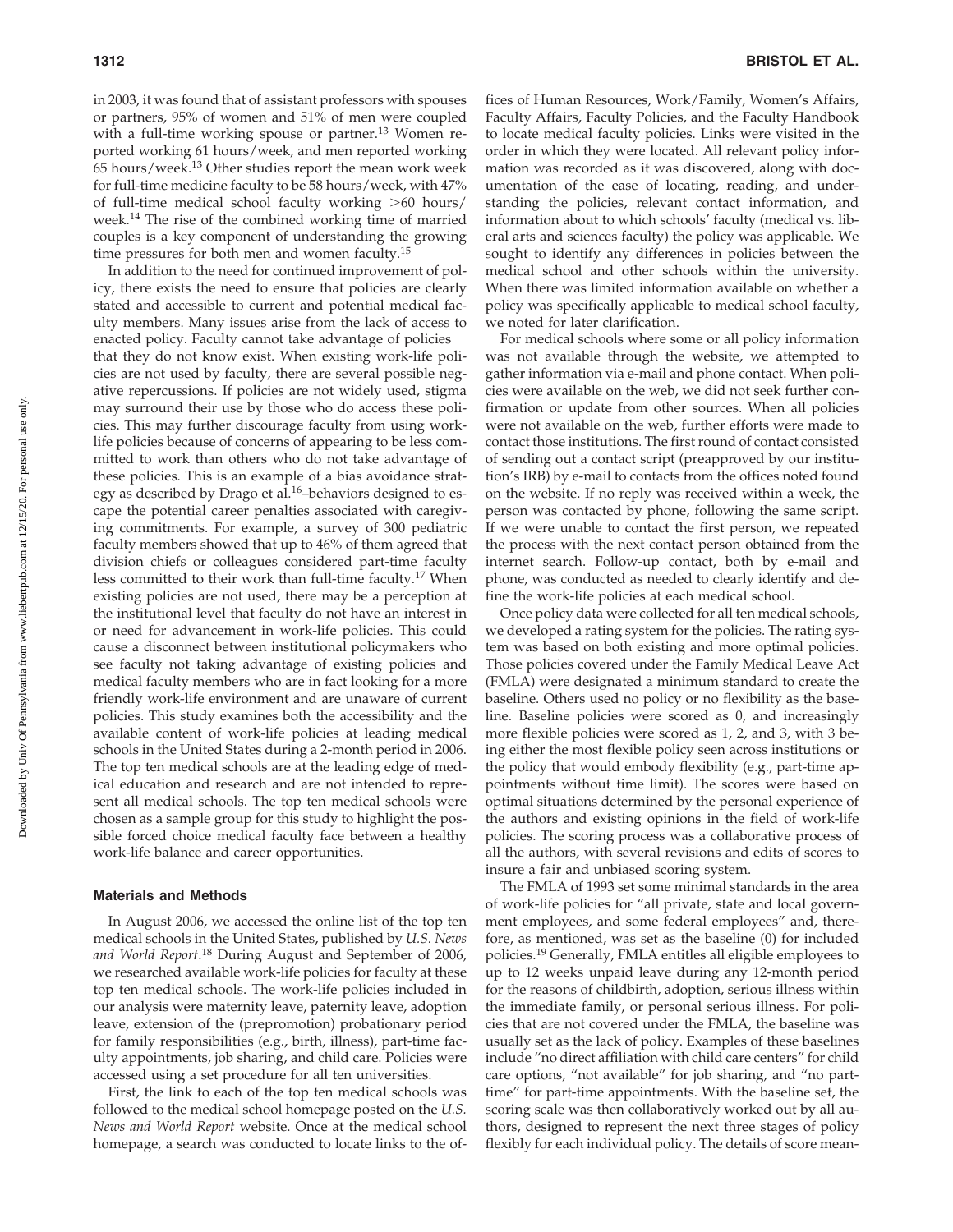ing were catered to each policy, but the overall aim was to design a fair range between the established baseline (0) and what was agreed to be an optimal policy (3). The rating system was a relative system within the ten medical schools and cannot be used to judge the policies outside of this relative comparison.

# **Results**

In the online search of policies, several obstacles were encountered to accessing work-life policies. Two medical schools had links to pages that would not load; the Faculty Affairs webpage of one medical school would not open on numerous occasions, and the faculty handbook web link on the webpage of another medical school would not load. Contacts at these two medical schools were notified of these problems and asked when they might be repaired. Two medical schools had restricted access to parts of their websites: at one, the Human Resources department page was restricted to in-network users, and another restricted two of three sections of its faculty handbook to in-network users.

Of the ten medical schools, only one had all policy information accessible online. One of the ten schools did not have any of the policy information online, and another school's information was too vague to permit interpretation of the specifics of the policies. The average number of policies available online was four out of seven. The policy most commonly accessible online was for child care options and facilities. The least commonly found policy concerned job sharing. One school consistently listed alternate written policies for the Medical School and the School of Arts and Sciences; however, the written policies were essentially equivalent. During the course of phone and e-mail contact, we were referred to a number of different offices across the schools. Contacts included people from the offices of Work and Family, Faculty Development and Equity, Faculty Affairs, Academic Affairs, Human Resources, Faculty Appointments, and Employee Relations and Regulatory Compliance. Table 1 summarizes policy details, policy ratings, sources of policy, and notes for each medical school, and Table 2 summarizes the policy rating key.

The cumulative scores across all schools for each policy range from a low of 10 (job sharing), indicating an average score of 1.0, to a high of 19 (child care options), indicating an average score of 1.9. For each policy, there are important differences among the schools, with no policy having a uniform score across all the schools and a spread in the range of each policy score. The highest score received for best work-life policies was an overall score of 15 out of 21 possible points, with an average score of 2.1. The lowest score was 7 points, with an average score of 1.0.

#### **Discussion**

We report important differences in the accessibility and content of the major work-life policies at ten leading U.S. medical schools. Total scores ranged from a high of 15 to a low of 7 out of a possible 21, showing a wide range of available work-life policies for medical faculty and opportunities for improvement in all the surveyed medical schools. With women representing 50% of medical students and a new generation of men and women junior faculty who appear to value a healthy balance of work and life commitments more

heavily than preceding generations, there is every reason to believe that the institutions that provide the most flexible policies will have a competitive edge in attracting and retaining the best talent. $4.5$  It is worth noting that one of the top work-life ranked schools within this study has the highest percent of full professors who are women (26%) and the second highest percent of full-time professors (38%) and tenured professors (22%) who are women among the top ten medical schools (AAMC benchmarking data 2006).<sup>20</sup> The sample size in this study is small and not necessarily generalizable; therefore, there is not a conclusive correlation shown between our data and the numbers of women faculty at the top ten medical schools. However, there is enough of a trend to suggest tracking the correlation between better work-life options and the recruitment and hiring of women faculty.

Dual-career couples may look carefully at family-friendly policies when they attempt to navigate the difficult challenge of simultaneous tenure and biological clocks that reflects the traditional one-career family of a previous generation. Creative work-life policies provide the necessary flexibility for career success and send a resounding message to all faculty and trainees about the values of the institution and the culture of the workplace.

Accessibility to policy information was generally inconsistent and unclear, and only 39% of the policies were available to the public online. There was no standardization of a single office or department across medical schools that provided information about work-life policies. When policy information was not available online, we were directed to offices of seven different departments, policies were not consistently listed in faculty handbooks, and often policies were determined within individual departments or divisions of the medical school and were not publicly listed in any form. Work-life policies and resources should be as easy to locate as other information within medical schools, given their importance to faculty recruitment, retention, and satisfaction.<sup>4,12,21-25</sup> When work-life policies are not readily available, potential or current faculty must specifically inquire about these policies, a conversation that most junior faculty would rather avoid because of fear concerns of encountering conscious or unconscious bias.

There is a concern that a push for greater transparency of work-life polices can cause a loss of flexibility.<sup>26</sup> This can be the case when outdated policies are clarified with no attempt to update the policy to the current cultural needs of medical faculty. Many policies that could be labeled as "vague" are also considered more flexible. They have been used to provide more flexibility when original policies were developed in a more rigid institutional culture. Institutions must keep in mind the aim of updating the culture of academic medicine to meet the demands of faculty members when making work-life policies more transparent; otherwise, the concern about a loss of flexibility could become a threat.

This study is as much about access to medical school policies and transparency of these policies as it is about the policies themselves. Although it was a limitation of our study that policy data were collected through different means for different schools (some schools having all policies listed online and others not), in this case we found it acceptable specifically because of our aim to assess accessibly of the policies. We could have sent a formal letter or survey to collect the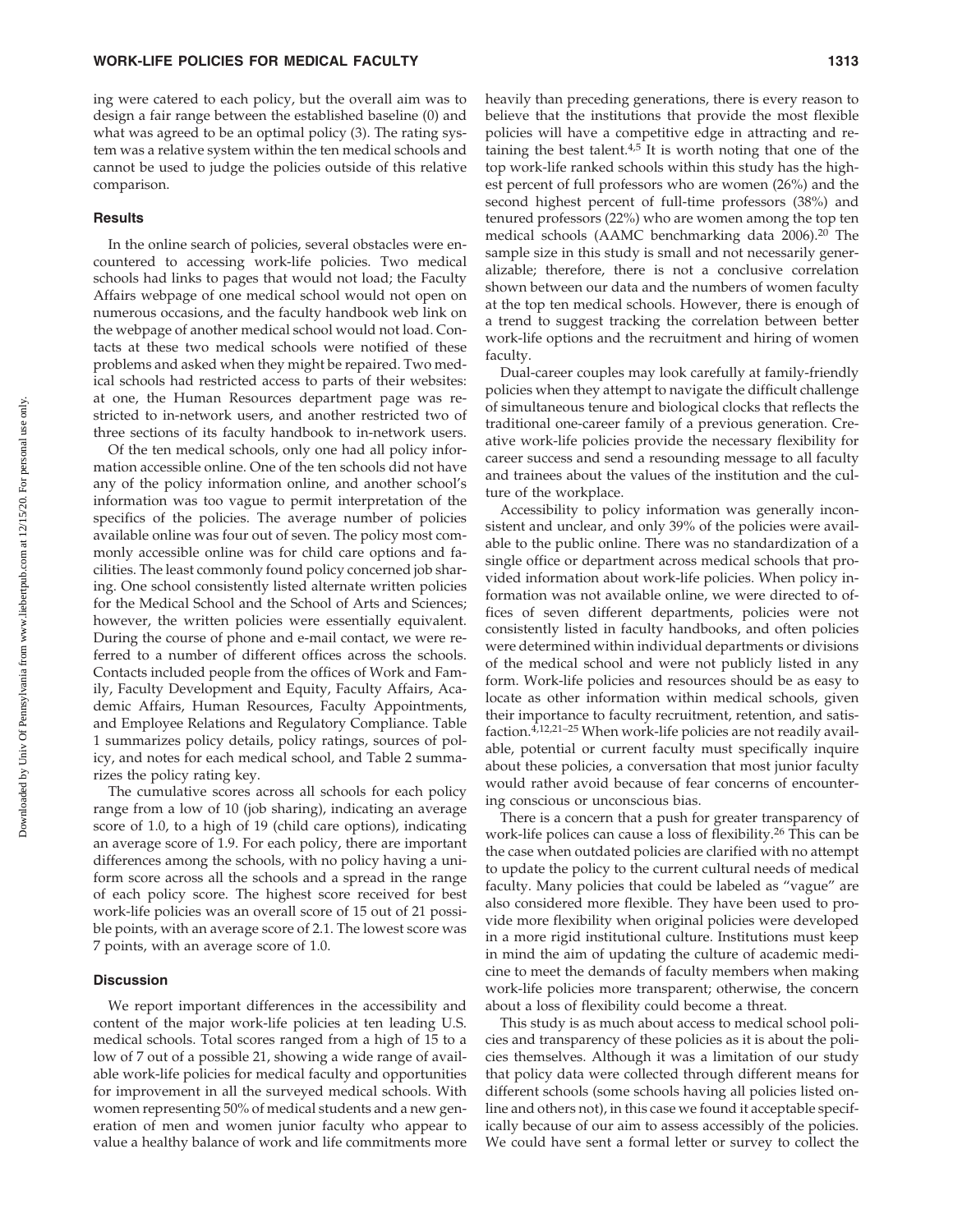| ;                                     |
|---------------------------------------|
|                                       |
|                                       |
| i                                     |
|                                       |
|                                       |
| ł<br> <br>                            |
| į<br>$\ddot{\phantom{a}}$             |
|                                       |
| į                                     |
|                                       |
| $\frac{1}{2}$                         |
| í                                     |
|                                       |
|                                       |
|                                       |
|                                       |
|                                       |
|                                       |
|                                       |
|                                       |
|                                       |
| i                                     |
|                                       |
|                                       |
|                                       |
|                                       |
|                                       |
| i<br>Santa Caracasa<br>Santa Caracasa |
| ١<br>l                                |
|                                       |

| Note: Very difficult to access.<br>pages not accessible to the<br>Faculty policies and HR<br>School (US News & World<br>Harvard University (1st) | Maternity Leave<br>Paternity Leave<br>Policy | 4 weeks paid parental leave if primary caregiver;<br>4 weeks maternity leave, 4 weeks parental leave,<br>Policy details<br>total 8 weeks paid leave<br>$\mathfrak{a}$                                                                                                                                                                                                     | parental leaves run<br>matemal/patemal/<br>Note: All                                                                    | Policy<br>rating<br>$\sim$<br>$\sim$ | Office of Work and Family<br>Office of Work and Family<br>Source of policy                        |
|--------------------------------------------------------------------------------------------------------------------------------------------------|----------------------------------------------|---------------------------------------------------------------------------------------------------------------------------------------------------------------------------------------------------------------------------------------------------------------------------------------------------------------------------------------------------------------------------|-------------------------------------------------------------------------------------------------------------------------|--------------------------------------|---------------------------------------------------------------------------------------------------|
|                                                                                                                                                  | Adoption Leave<br>Extension of               | When a faculty member takes leave or relief in connection with a<br>1 week paid leave if secondary caregiver<br>4 weeks paid parental leave                                                                                                                                                                                                                               | concurrently with<br>FMLA (providing<br>job protection for<br>weeks/year)<br>up to 12                                   | $\sim$<br>$\sim$                     | Office of Work and Family,<br>Office of Work and Family                                           |
| Part-time                                                                                                                                        | Probationary<br>appointment<br>Period        | Part-time appointments of unspecified duration (OUD) with reviews<br>continuing contributions every 5 years. No limit to the number<br>of reappointments in any rank. For OUD there is no commitment<br>birth/adoption, there is an automatic extension of contract<br>and review period, which they may waive.<br>continuous institutional support.<br>for<br>$\sigma f$ |                                                                                                                         | $\sim$                               | Office of Work and Family,<br>Harvard Medical School,<br>and Academic Affairs<br>Faculty Handbook |
|                                                                                                                                                  | Childcare option<br>Job sharing              | Affiliated centers on and off campus. Need-based scholarships.<br>Back-up care options. Discount agreement with American<br>Nanny Company<br>Case-by-case basis                                                                                                                                                                                                           |                                                                                                                         | $\sim$ $\sim$                        | Online, and Office of Work<br>Office of Work and Family<br>and Family                             |
|                                                                                                                                                  | Maternity Leave                              | 4 weeks paid parental leave is recommended<br>Option 8 weeks paid parental leave; additional<br>upon medical complications.                                                                                                                                                                                                                                               | and sick leave in<br>Parental leave may<br>include vacation                                                             | $\sim$                               | Online-Faculty Information                                                                        |
|                                                                                                                                                  | Paternity Leave                              | caregiver, 4 weeks parental leave if secondary<br>Option 8 weeks paid parental leave if primary<br>caregiver.                                                                                                                                                                                                                                                             | accordance with<br>departmental<br>policies.                                                                            | 3                                    | Online-Faculty Information                                                                        |
|                                                                                                                                                  | Adoption Leave                               | caregiver; 4 weeks paid leave if secondary caregiver.<br>Option of 8 weeks paid parental leave if primary                                                                                                                                                                                                                                                                 |                                                                                                                         | $\sim$                               | Online-Faculty Information                                                                        |
| period                                                                                                                                           | Probationary<br>Extension of                 | No probationary period, replaced with a merit-based criterion<br>tituted as of 2006.<br>ins                                                                                                                                                                                                                                                                               |                                                                                                                         | 3                                    | Development and Equity,<br>Assistant Dean of Faculty<br><b>NOS</b>                                |
| Part-time                                                                                                                                        | appointment                                  | annually. Faculty members who resign from a full-time position are not<br>Available at any rank, valid for 1 year, and should be renewed<br>entitled to a part-time appointment.                                                                                                                                                                                          |                                                                                                                         | $\sim$                               | Online-Faculty Handbook                                                                           |
|                                                                                                                                                  | Child care option<br>Job sharing             | On and off campus-affiliated centers. Financial aid for those who quality<br>No formal policy.                                                                                                                                                                                                                                                                            |                                                                                                                         | $\overline{\phantom{a}}$             | Online-Faculty Handbook<br>Online-Work-life                                                       |
|                                                                                                                                                  | Maternity Leave                              | Primary caregiver of newly arrived child<br>Normally entitled to 8 weeks<br>disability/sick leave.<br>paid leave under                                                                                                                                                                                                                                                    | is entitled, without reduction of pay, to<br>a reduction in teaching duties of 50%                                      | $\sim$                               | Online-Faculty Handbook                                                                           |
|                                                                                                                                                  | Paternity leave                              | to share the reduction in duties.<br>Sick time may substitute for<br>and must substitute any<br>unused paid time off.<br>unpaid FMLA leave,                                                                                                                                                                                                                               | can accommodate them, it is permitted<br>faculty members and the departments<br>in a 1-year period. If both parents are | $\overline{\phantom{0}}$             | Online—Faculty Handbook                                                                           |
|                                                                                                                                                  | Adoption leave                               | Sick time may substitute for unpaid FMLA leave, and must substitute<br>unused paid time off.                                                                                                                                                                                                                                                                              |                                                                                                                         | $\overline{\phantom{0}}$             | Online—Faculty Handbook                                                                           |

TABLE 1. WORK-LIFE POLICIES AT THE Ĉ TEN MEDICAL SCHOOL – 2006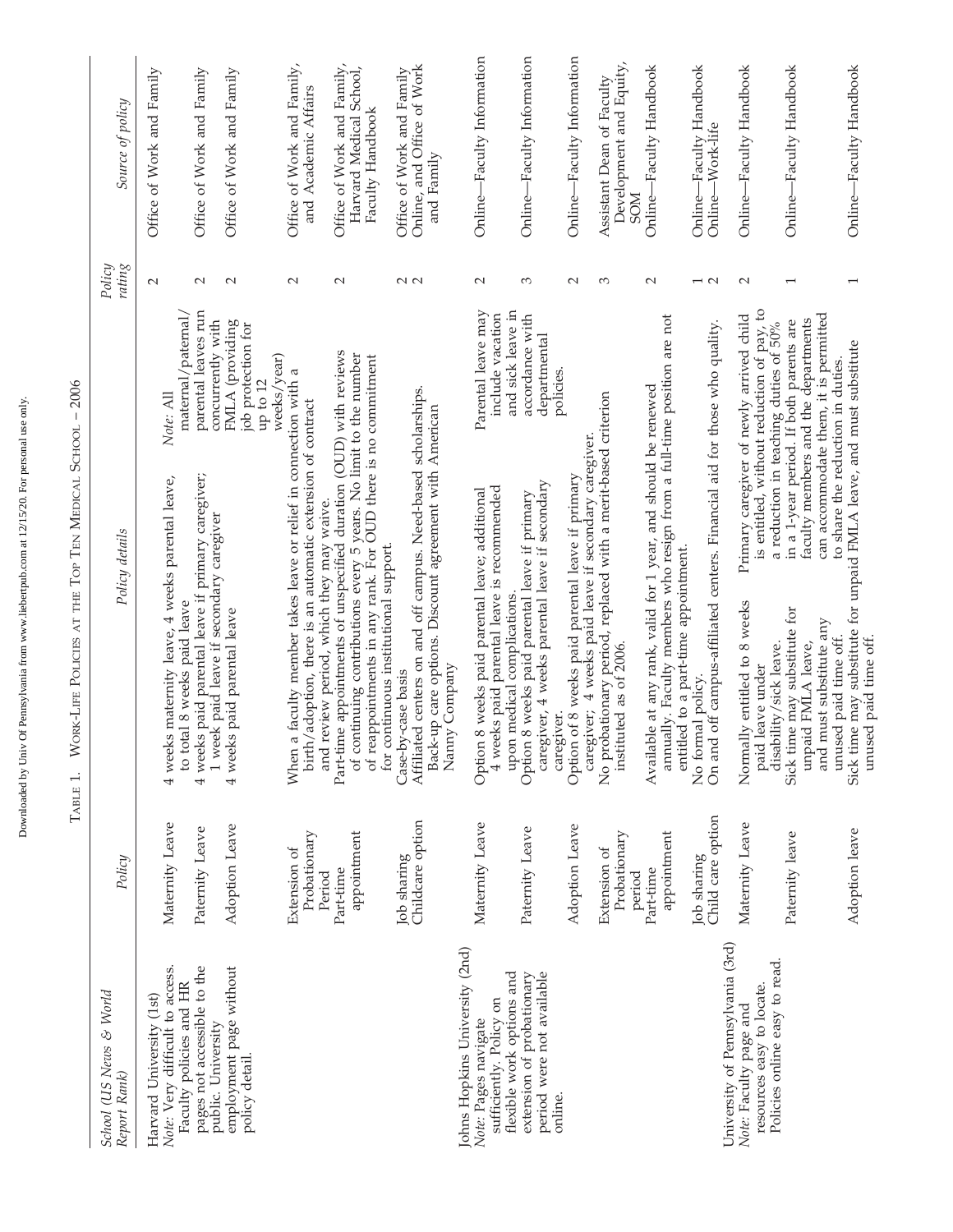|                                                                                                                                                         | probationary<br>Extension of<br>Part-time<br>period | ð<br>Eligibility in accordance with FMLA and that a child is born, adopted,<br>No part-time appointment. Only reduction of duties limited to 6 years.<br>birthday). Extension is 1 year on request unless faculty requests one<br>placed in foster care (given the child has not reached his or her 2nd<br>semester instead.                                                                                                                                                                                                | $\circ$                  | Online-Faculty Handbook<br>Online and Vice Dean of                                       |
|---------------------------------------------------------------------------------------------------------------------------------------------------------|-----------------------------------------------------|-----------------------------------------------------------------------------------------------------------------------------------------------------------------------------------------------------------------------------------------------------------------------------------------------------------------------------------------------------------------------------------------------------------------------------------------------------------------------------------------------------------------------------|--------------------------|------------------------------------------------------------------------------------------|
|                                                                                                                                                         | appointment<br>Job sharing                          | No formal policy. Has occurred in relation to reduction in duties.                                                                                                                                                                                                                                                                                                                                                                                                                                                          | $\overline{\phantom{0}}$ | Faculty Affairs, SOM<br>Vice Dean of Faculty<br>Affairs, SOM                             |
|                                                                                                                                                         | Child care option                                   | On campus center, discounted tuition, limited financial assistance available.                                                                                                                                                                                                                                                                                                                                                                                                                                               |                          | Online                                                                                   |
| sufficiently able to navigate,                                                                                                                          | Matemity leave                                      | đ<br>least 1 year of service in a<br>childbearing leave can be<br>University policy requires<br>faculty title before paid<br>taken (student, fellow,<br>without pay or with pay based on accrued<br>sick and disability time, guaranteed under<br>6 weeks paid leave for after birth; 4 months<br>disability leave for pregnancy disability<br>California FEHA.                                                                                                                                                             | $\sim$                   | Online-Faculty Handbook                                                                  |
|                                                                                                                                                         | Paternity leave                                     | and resident do not count<br>toward this year<br>requirement)<br>Up to 6 weeks leave for child care of<br>newborns, may be eligible for pay.<br>Up to 1 year unpaid leave.                                                                                                                                                                                                                                                                                                                                                  | $\sim$                   | Online—Faculty Handbook                                                                  |
|                                                                                                                                                         | Adoption leave                                      | Up to 6 weeks leave for child care of newly adopted child under the age<br>years, may be eligible for pay. Up to 1 year unpaid leave.<br>of $51$                                                                                                                                                                                                                                                                                                                                                                            | 3                        | Online-Faculty Handbook                                                                  |
|                                                                                                                                                         | probationary<br>Extension of<br>period              | rule, unless otherwise requested. Any maternity or childbearing/rearing<br>Eligible upon leave of absence. Maternity or prenatal leave equal to or in<br>excess of one semester will automatically be excluded from the 8-year<br>placement (no more than 2 years). Individuals are eligible to stop the<br>leaves taken for newborns will automatically stop tenure clock. The<br>tenure clock may be stopped up to 1 year for each event of birth or<br>tenure clock even if no leave or modification in duties is taken. | $\sim$                   | Online—Faculty Handbook                                                                  |
|                                                                                                                                                         | appointment<br>Part-time                            | May be eligible for part-time appointment. Appointments are approved<br>based on needs, for a specific period, or permanently                                                                                                                                                                                                                                                                                                                                                                                               | 3                        | Vice Dean of Academic<br>Affairs, SOM, and<br>$-Facuity$<br>Handbook<br>Online-          |
|                                                                                                                                                         | Job sharing                                         | No formal policy.                                                                                                                                                                                                                                                                                                                                                                                                                                                                                                           | $\overline{\phantom{0}}$ | Vice Dean of Academic<br>Affairs, SOM                                                    |
|                                                                                                                                                         | Child care<br>option                                | First enrollment options at on and off campus-affiliated center. Some<br>financial assistance available.                                                                                                                                                                                                                                                                                                                                                                                                                    | $\sim$                   | Online-University Campus<br>Life Services webpage                                        |
| most policy information for<br>medical faculty is available                                                                                             | Maternity leave<br>Adoption leave<br>Patemity       | Pay based on sick/vacation accruals. Any additional time needed<br>to discretion of the department.<br>FMLA.<br>is up                                                                                                                                                                                                                                                                                                                                                                                                       | $-110$                   | SPHR School of Medicine<br>School of Medicine<br>SPHR School of Medicine<br><b>SPHIR</b> |
| online at the Faculty Affairs                                                                                                                           | probationary<br>Extension of<br>period              | toward probationary period. If time is taken off as an approved leave,<br>Anytime that faculty spend on family/parental leave will not count<br>tenure clock is extended by the equal amount.                                                                                                                                                                                                                                                                                                                               |                          | School of Medicine<br><b>SPHIR</b>                                                       |
| medical faculty policy. Policy<br>after numerous attempts on<br>was limited information on<br>different days. Because the<br>site would not open, there | appointment<br>Part-time                            | obtained only by full-time appointments. Faculty can apply for<br>part-time leave of absence for child rearing and family problems.<br>Tenure                                                                                                                                                                                                                                                                                                                                                                               |                          | Online-Office of Faculty<br>Affairs, Policies and<br>Procedures                          |
|                                                                                                                                                         |                                                     |                                                                                                                                                                                                                                                                                                                                                                                                                                                                                                                             |                          |                                                                                          |

(*continued*)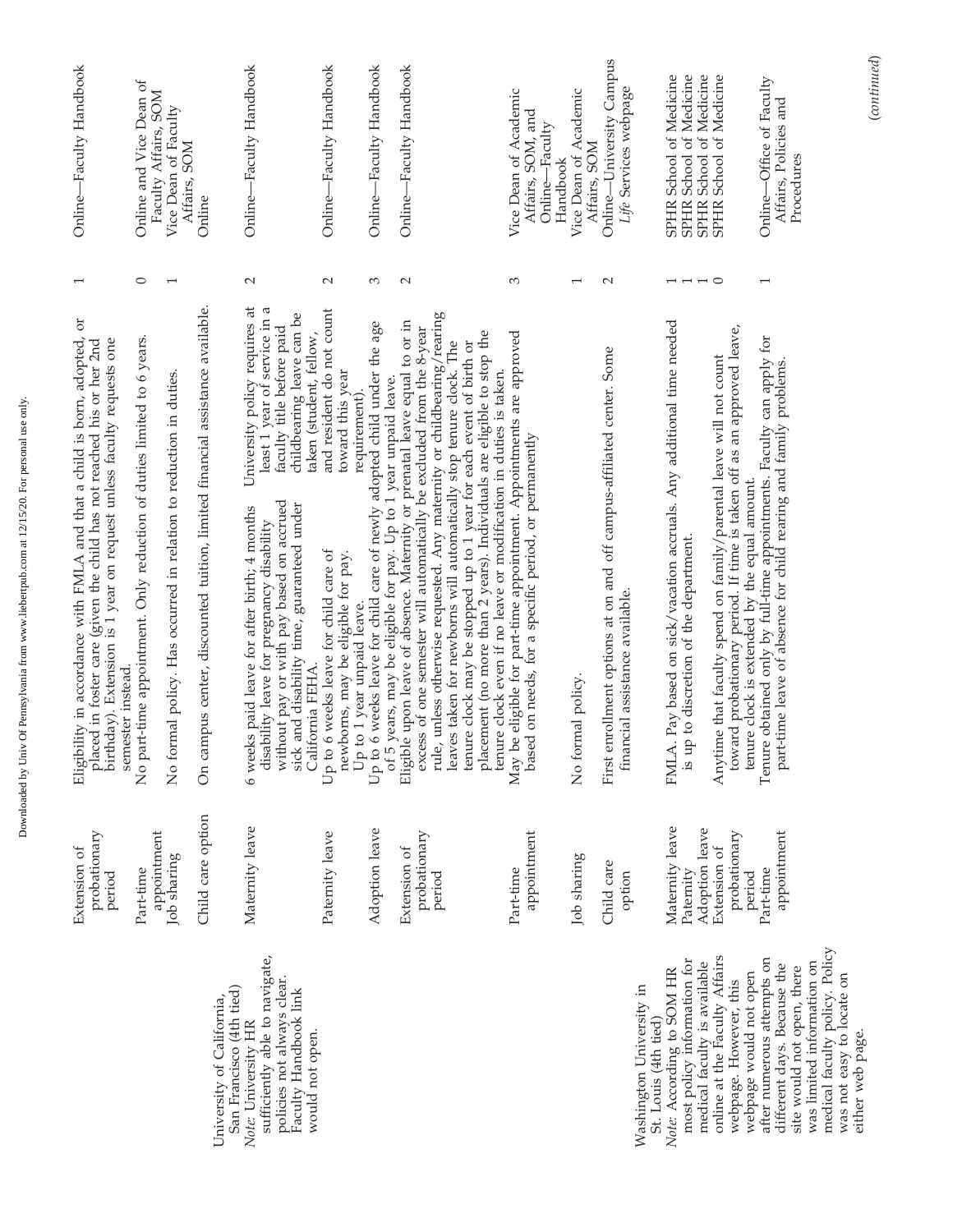| l      |
|--------|
|        |
|        |
|        |
| i      |
| ļ      |
|        |
|        |
|        |
|        |
|        |
|        |
| í      |
|        |
|        |
|        |
|        |
|        |
|        |
|        |
|        |
|        |
| ļ<br>l |
|        |
| j      |
|        |
|        |
|        |
|        |
|        |
| ļ<br>ı |

| School (US News & World<br>Report Rank)                                                                   | Policy                                 | Policy details                                                                                                                                                                                                                   | rating<br>Policy         | Source of policy                                                                                  |
|-----------------------------------------------------------------------------------------------------------|----------------------------------------|----------------------------------------------------------------------------------------------------------------------------------------------------------------------------------------------------------------------------------|--------------------------|---------------------------------------------------------------------------------------------------|
|                                                                                                           | Child care option<br>Job sharing       | Resources and referrals available. Childhood development center offered<br>to employees of SOM.<br>No formal policy                                                                                                              | $\frac{1}{2}$            | SPHR School of Medicine<br>Online                                                                 |
| Note: University HR webpage<br>webpage contained no real<br>very accessible. SOM<br>Duke University (6th) | Maternity Leave<br>Paternity Leave     | 3 months leave with pay for regular rank faculty. Nonregular rank<br>3 months leave with pay for regular rank faculty. Nonregular rank<br>faculty 3 weeks leave with pay.<br>Up to<br>Up to                                      | 3<br>S                   | Associate Dean of Faculty<br>Associate Dean of Faculty<br>and Academic Affairs                    |
| policy information.                                                                                       | Adoption Leave                         | 3 months leave with pay for regular rank faculty. Nonregular rank<br>faculty 3 weeks leave with pay.<br>Up to                                                                                                                    | 3                        | Associate Dean of Faculty<br>and Academic Affairs                                                 |
|                                                                                                           | Extension of                           | Automatic 1-year extension upon granting of parental lave. Extension also<br>faculty 3 weeks leave with pay. Child must be under 6 years of age.                                                                                 | $\sim$                   | Associate Dean of Faculty<br>and Academic Affairs                                                 |
|                                                                                                           | Probationary<br>Period                 | granted for other family/life events. No limit for number of childbirths<br>or adoptions. If both parents are nontenured, they are both eligible for<br>semester (or 6 months) relief, or one parent can take the 1 year.<br>one |                          | School of<br>and Academic Affairs,<br>and Online-Faculty<br>Information-<br>Medicine              |
|                                                                                                           | appointment<br>Part-time               | Not offered at this time, but a study is underway to examine this<br>possibility                                                                                                                                                 | $\circ$                  | Associate Dean of Faculty<br>and Academic Affairs                                                 |
|                                                                                                           | Job sharing                            | Not offered to faculty.                                                                                                                                                                                                          | $\circ$                  | Associate Dean of Faculty<br>and Academic Affairs                                                 |
|                                                                                                           | Childcare option                       | On campus facility offers financial assistance. Off campus referrals.                                                                                                                                                            | $\sim$                   | Associate Dean of Faculty<br>and Academic Affairs,<br>and Online-Faculty<br>HR Benefits           |
| Stanford University (7th tied)<br>Note: There are discussions                                             | Maternity Leave                        | Full salary leave under short-term disability.                                                                                                                                                                                   |                          | Online-SOM Faculty Affairs,<br>Faculty Handbook                                                   |
| underway surrounding the<br>issues of flexible work<br>options, which may                                 | Paternity Leave                        | 1 year unpaid child care leave for infant up to 1 year old.<br>op to                                                                                                                                                             | $\circ$                  | Online-SOM Faculty Affairs,<br>Faculty Handbook                                                   |
| ultimately change current<br>policies. Policies that are                                                  | Adoption Leave                         | 1 year unpaid child care leave for infant up to 1 year old.<br>o <sub>p</sub> to                                                                                                                                                 | $\circ$                  | Online-SOM Faculty Affairs,                                                                       |
| online are very accessible.                                                                               | Probationary<br>Extension of<br>period | Eligible for 1 year extension upon birth or adoption; no limit if appointed<br>after 1996.                                                                                                                                       | $\overline{\phantom{0}}$ | Online-SOM Faculty Affairs,<br>Faculty Handbook<br>Faculty Handbook                               |
|                                                                                                           | appointment<br>Part-time               | Appointments available at any rank. Accrue time toward tenure at<br>prorated basis.                                                                                                                                              | 3                        | Academic Affairs<br>Assistant Dean for                                                            |
|                                                                                                           | Job <sup>sharing</sup>                 | Case-by-case basis.                                                                                                                                                                                                              | $\sim$                   | Academic Affairs<br>Assistant Dean for                                                            |
| University of Washington                                                                                  | Child care option                      | Referrals and resources available for on campus and off. Financial<br>assistance available.                                                                                                                                      | $\sim$                   | Online-SOM Family<br>Resources Center                                                             |
| Note: Easy to locate faculty<br>(7th tied)                                                                | Maternity Leave                        | FMLA with pay-based accrued sick/vacation/medical leave.                                                                                                                                                                         |                          | Online-Academic Affairs                                                                           |
| Handbook. HR policies<br>were not detailed.                                                               | Paternity leave                        | FMLA with pay-based accrued sick/vacation/medical leave.                                                                                                                                                                         |                          | online—Academic Affairs<br>Appointments, SOM, and<br>Policies and Procedures<br>Office of Faculty |

Policies and Procedures

Policies and Procedures

TABLE 1. WORK-LIFE POLICIES AT THE Ĉ TEN MEDICAL SCHOOL – 2006 (CONT'D)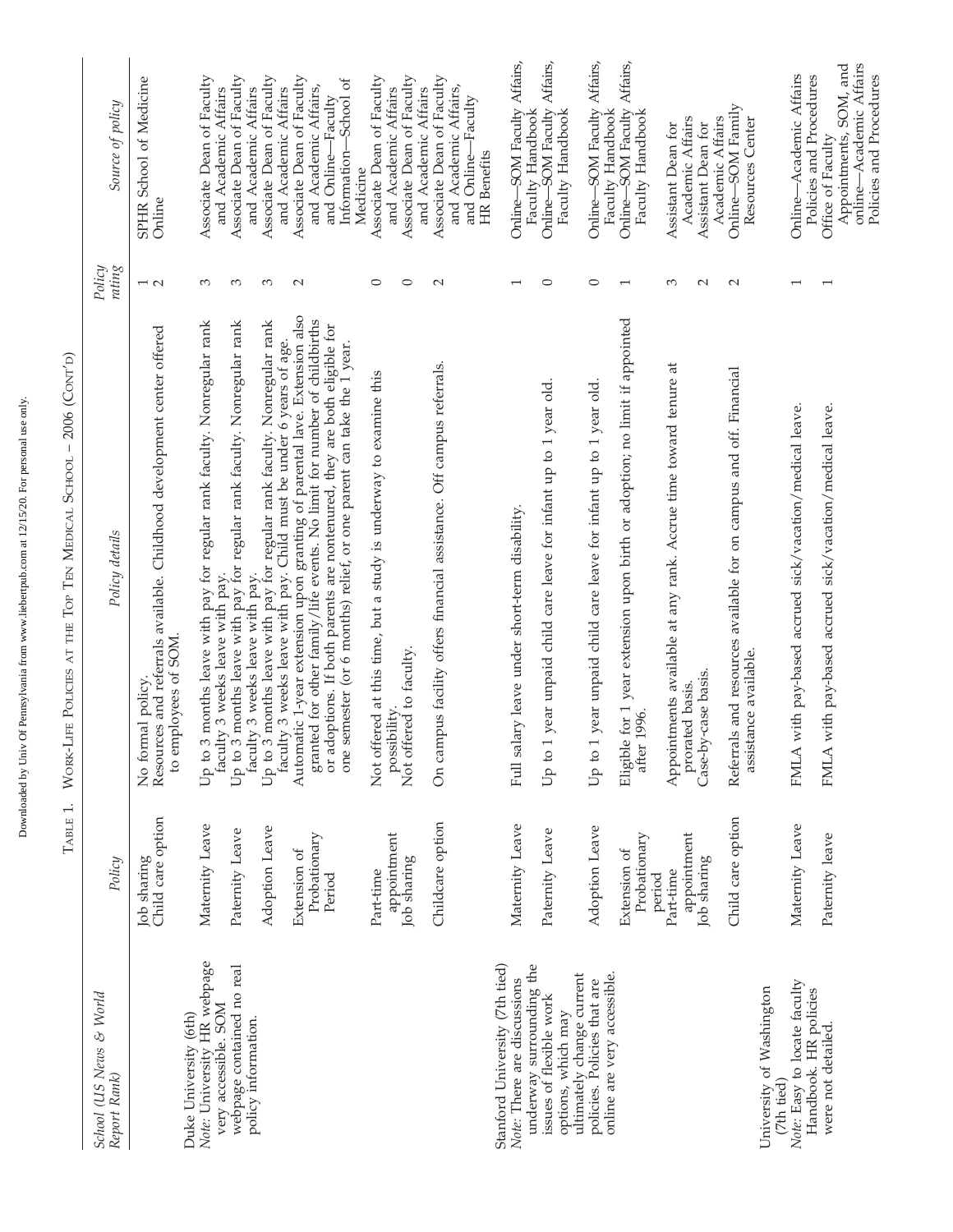|                                                                                              | Adoption Leave                          | A with pay-based accrued sick/vacation/medical leave.<br>FML                                                                                                                                                                |                          | online-Academic Affairs<br>Appointments, SOM, and<br>Policies and Procedures<br>Office of Faculty |
|----------------------------------------------------------------------------------------------|-----------------------------------------|-----------------------------------------------------------------------------------------------------------------------------------------------------------------------------------------------------------------------------|--------------------------|---------------------------------------------------------------------------------------------------|
|                                                                                              | Probationary<br>Extension of            | -year extension. When medical or family leave is taken for 6 months<br>Leave is taken for less than 6 months, then faculty member may request<br>$\frac{1}{a}$                                                              | $\overline{\phantom{0}}$ | Online-Academic Affairs,<br>Policies and Procedures                                               |
|                                                                                              | appointment<br>Part-time<br>Period      | or longer, there is an automatic 1 year extension of probationary period<br>case-by-case basis. The 1st appointment of 50% or greater shall be for<br>Available based on the needs of departments, circumstances treated on | $\sim$                   | online-Human resources<br>Appointments, SOM, and<br>Office of Faculty                             |
|                                                                                              | Job sharing                             | No formal policy<br>3 years.                                                                                                                                                                                                | $\overline{\phantom{0}}$ | Appointments, SOM<br>Office of Faculty                                                            |
| Yale University (9th)                                                                        | Childcare option                        | On-site and community referral services. Preference given to need ranking.<br>Tuition based on pay scale.                                                                                                                   | $\sim$                   | Online-University HR:<br>Office of Work/Life                                                      |
| easy to locate. Policies very<br>Note: Very accessible website.<br>Links to faculty handbook | Maternity Leave                         | Up to a total of 6 months (paid + unpaid) For primary caregiver: 8 weeks leave available. Short-term disability paid and 8 weeks part-time<br>status with prorated salary<br>covers medical issues in relation to           | 3                        | Online, SOM-Faculty Affairs                                                                       |
| easy to read and understand.<br>information found online.<br>All needed policy               | Paternity Leave                         | optional. If both parents are<br>faculty members, they may<br>choose to share the leave.<br>pregnancy.<br>Up to 16 weeks unpaid leave in the<br>first year of life.                                                         | $\sim$                   | Online, SOM-Faculty Affairs                                                                       |
|                                                                                              | Adoption Leave                          | Up to 16 weeks unpaid leave in the                                                                                                                                                                                          | S                        | Online, SOM-Faculty Affairs                                                                       |
|                                                                                              | Probationary<br>Extension of<br>period  | a<br>Child rearing or care giving leave of 6 weeks or more, may request<br>2 semester/1 year extension. Nontenure appointment extension<br>available for 6 months.<br>first year of life.                                   | $\overline{\phantom{0}}$ | Online-SOM Faculty Affairs                                                                        |
|                                                                                              | appointment<br>Part-time                | Only in exceptional circumstances for limited amount of time.                                                                                                                                                               |                          | Online—University Faculty<br>Handbook                                                             |
|                                                                                              | Job sharing                             | No formal policy                                                                                                                                                                                                            |                          | Online—University Faculty<br>Handbook                                                             |
|                                                                                              | Child care option                       | iated centers on campus. Some financial aid available.<br>Affili                                                                                                                                                            | $\sim$                   | Online-Work/Life<br>Program                                                                       |
| Baylor College of Medicine<br>(10th)                                                         |                                         |                                                                                                                                                                                                                             |                          |                                                                                                   |
| Note: Webpage provided no<br>information on faculty                                          | Maternity Leave                         | FMLA + salary continuation based on years of service.                                                                                                                                                                       |                          | Regulatory Compliance<br>Employee Relations and                                                   |
| affairs or policies. There was<br>no Human Resources link                                    | Paternity leave                         | FMLA, must use vacation accruals during this time.                                                                                                                                                                          |                          | Employee Relations and                                                                            |
| or information.                                                                              | Adoption leave                          | A + salary continuation based on years of service.<br>FML.                                                                                                                                                                  | $\overline{\phantom{0}}$ | Regulatory Compliance<br>Employee Relations and                                                   |
|                                                                                              | probationary<br>Extension of            | no probationary period.<br>Has:                                                                                                                                                                                             | 3                        | Regulatory Compliance<br>Regulatory Compliance<br>Employee Relations and                          |
|                                                                                              | Part-time<br>period                     | Available for faculty, negotiated through department.                                                                                                                                                                       | 3                        | Employee Relations and                                                                            |
|                                                                                              | appointment<br>Job <sup>-</sup> sharing | available for faculty<br>$\overrightarrow{C}$                                                                                                                                                                               | $\circ$                  | Regulatory Compliance<br>Employee Relations and                                                   |
|                                                                                              | Child care option                       | Sick-child facility, no financial aid.                                                                                                                                                                                      | 0                        | Regulatory Compliance<br>Regulatory Compliance<br>Employee Relations and                          |
|                                                                                              |                                         |                                                                                                                                                                                                                             |                          |                                                                                                   |

Downloaded by Univ Of Pennsylvania from www.liebertpub.com at 12/15/20. For personal use only. Downloaded by Univ Of Pennsylvania from www.liebertpub.com at 12/15/20. For personal use only.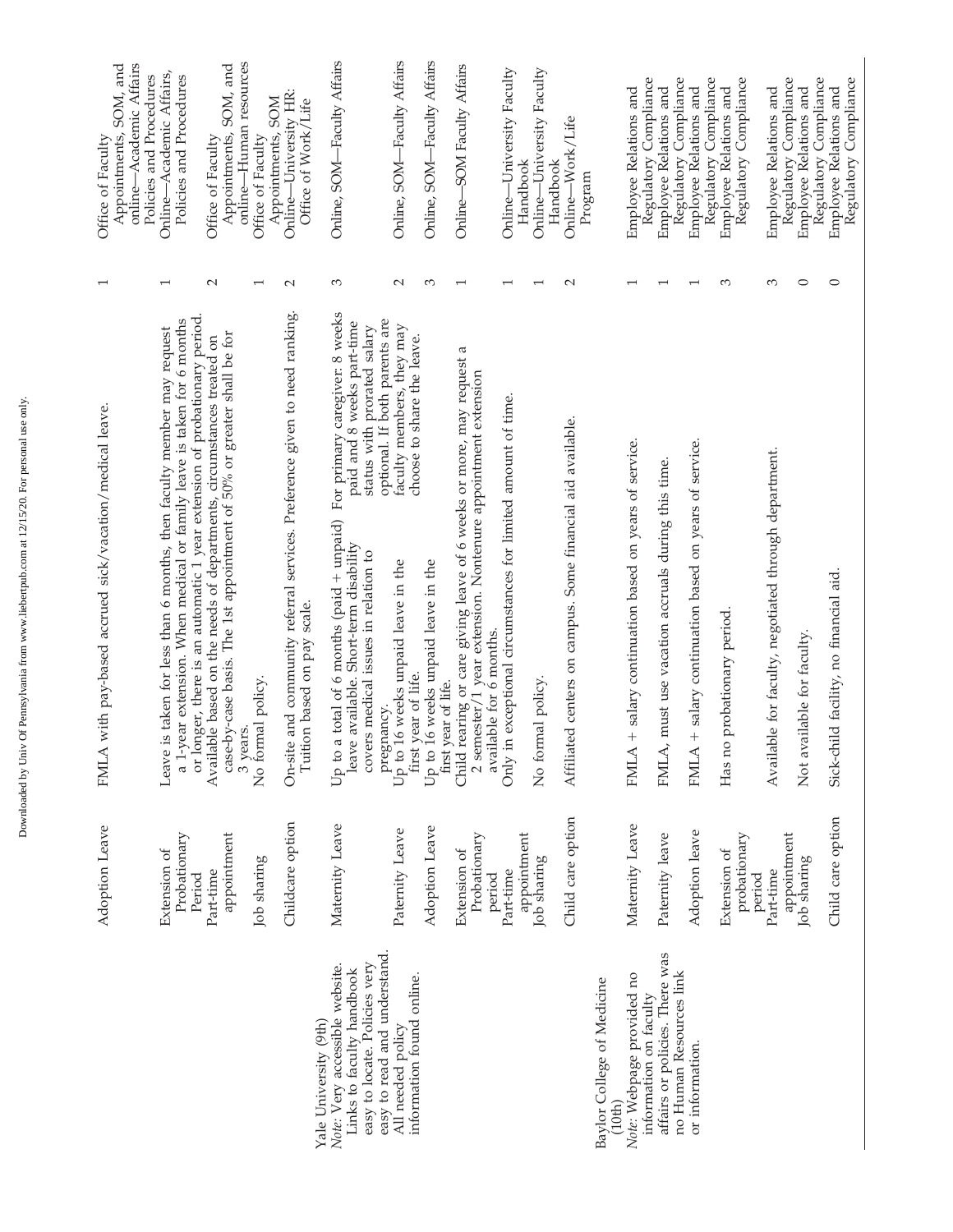| Rating                  | Definition                                                                         |
|-------------------------|------------------------------------------------------------------------------------|
| Maternity leave         |                                                                                    |
| $\theta$                | <b>FMLA</b>                                                                        |
| 1                       | FMLA and accrued sick/disability payment, and/or pay dependent on years of service |
| $\overline{2}$          | 6-8 weeks paid leave                                                               |
| 3                       | $> 8$ weeks paid leave                                                             |
| Paternity leave         |                                                                                    |
| $\theta$                | <b>FMLA</b>                                                                        |
| 1                       | FMLA and accrued sick/vacation payment, and/or pay dependent on years of service   |
| $\overline{c}$          | $<$ 4 weeks paid leave + additional leave if primary caregiver                     |
| 3                       | $\geq$ 4 paid leave + additional leave if primary caregiver                        |
| Adoption leave          |                                                                                    |
|                         | <b>FMLA</b>                                                                        |
| 1                       | FMLA and accrued sick/vacation payment, and/or pay dependent on years of service   |
| 2                       | 3-8 weeks paid leave                                                               |
| 3                       | $> 8$ paid leave as primary caregiver                                              |
| Extension of            |                                                                                    |
| probationary period for |                                                                                    |
| birth or adoption       |                                                                                    |
| 0                       | $\leq 1$ year                                                                      |
| 1                       | 1 year extension upon request                                                      |
| $\overline{2}$          | 1 year automatic extension                                                         |
| 3                       | No probationary period                                                             |
| Part-time appointments  |                                                                                    |
| $\theta$                | No part-time                                                                       |
| 1                       | Exceptional circumstances                                                          |
| $\overline{c}$          | Available with time limit                                                          |
| 3                       | Available without time limit                                                       |
| Job sharing             |                                                                                    |
| $\cup$                  | Not available                                                                      |
| 1                       | No formal policy but does occur                                                    |
| $\overline{c}$          | Case-by-case basis                                                                 |
| 3                       | Available to all                                                                   |
| Child care options      |                                                                                    |
| $\theta$                | No direct affiliation with child care centers                                      |
| 1                       | Off campus affiliations and referrals, some financial aid available                |
| $\overline{2}$          | Off and on campus affiliation and referrals, some financial aid available          |
| 3                       | Guaranteed discount at on campus facility                                          |

TABLE 2. POLICY RATING KEY: WORK-LIFE POLICIES FOR FACULTY AT TOP TEN MEDICAL SCHOOL, 2006

data, but, it was our goal to investigate the methods reflective of how one might proceed if looking at policies at a current or potential place of employment. It is possible that the specific policies we were able to locate represent the minimum acceptable policy and do not reflect the institutional policies in practice. Furthermore, because the searches were done within a specific 2-month framework in 2006, it is expected that some of the policies have changed (and would be expected to change toward improvement) at one or more of the institutions since our data collection, as several institutions stated that their current policies were under review. All of this suggests gradual progress in academic medicine to respond to the significant changes in the work-family culture of our physician workforce that have been visible for the past 15–20 years.

Our study has several other limitations. We are unaware of any existing, validated scoring system to measure the flexibility of work-life policies. As part of our goal was to access, evaluate, and compare the work-life policies at the top ten medical schools, we developed our own pol-

icy rating scale (Table 2) after a careful review of the range of options at the schools, with increasing flexibility as the major determinant of each increase in score. For three of the policies, increasing flexibility is synonymous with increasing time allowed (maternity, paternity, adoption); for the four other policies, the ratings are unique to the purpose of the policy but follow a commonsense approach that includes availability and ease of access. This is clearly an unvalidated tool, but we submit that it is a reasonable first attempt at an objective rating scale for work-life policies. In a few cases, assignment of a score to a specific policy was difficult because of the wording of the policy and the uniqueness of the policy terms, and we assigned the score that represented the best fit.

We used a standardized and uniformly applied procedure for accessing each institution's policies to avoid bias resulting from greater knowledge of specific institutions. We recognize that our data collection procedure leaves policies open to misinterpretation; however, our goal was not to misrepresent any school or policy but rather to highlight the need for greater transparency regarding work-life policies.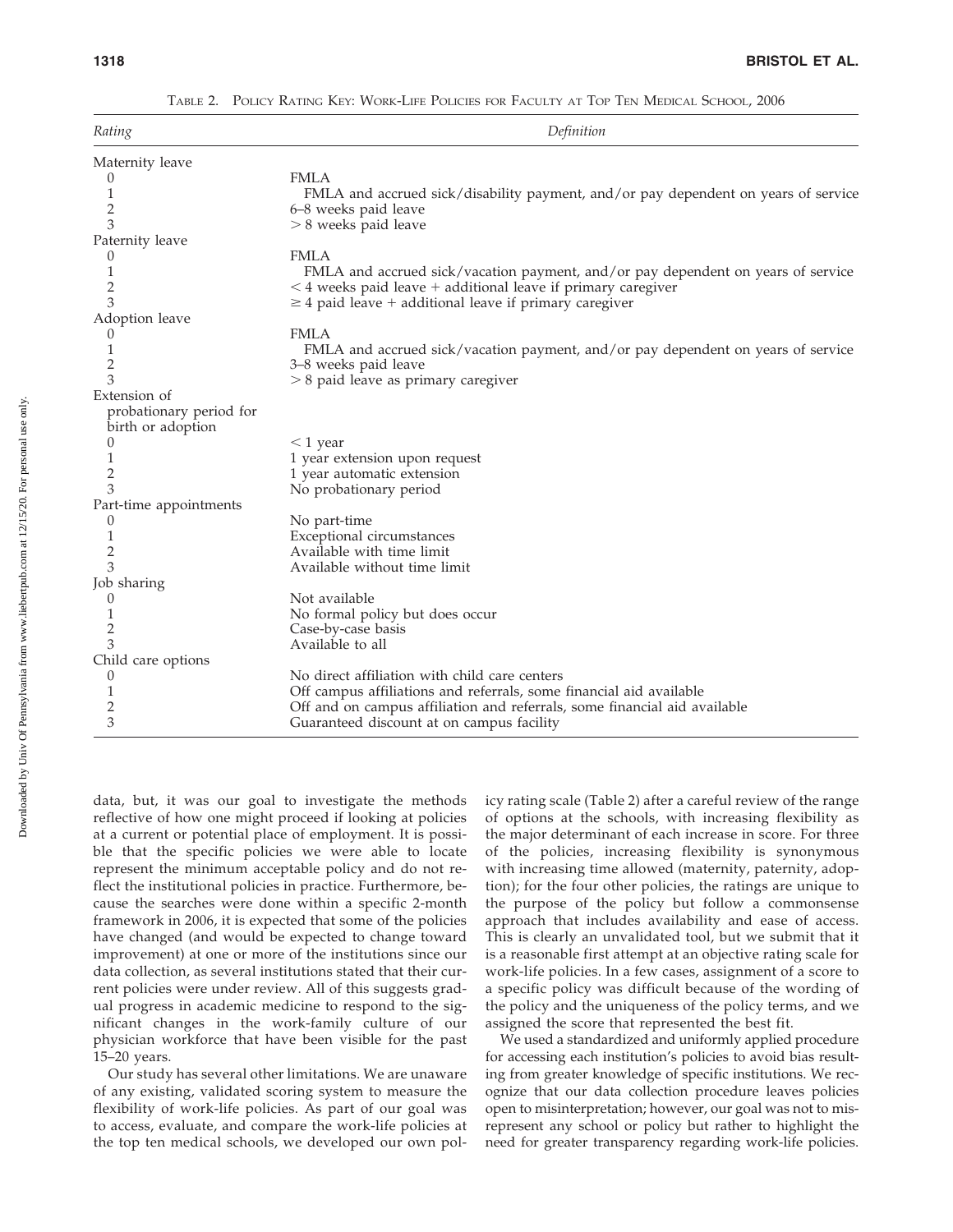# WORK-LIFE POLICIES FOR MEDICAL FACULTY **1319**

Our own institution is included in the study, and was not excluded from the data collection procedure, reflecting our own weaknesses in policy accessibility and transparency. For example, at our own institution, the retrieved policy on parttime appointments received a score of 0 (defined as no parttime appointments). It is true that there are no "part-time" appointments offered within the University of Pennsylvania School of Medicine policy. Our institution offers a "reduction of duties" rather than a "part-time" appointment. This reduction of duties is limited to 6 years and must be granted by departmental approval. Although this language difference was implemented in order to help faculty maintain job classification and benefits, the lack of transparency and accessibility of this policy could confuse prospective or current faculty members who are seeking part-time work. This is both an example of how lack of transparency can lead to policy misinterpretation and an example of how a policy was intentionally kept vague to provide more flexibility within a rigid system. Since we obtained these results, our institution has taken concrete steps to improve policies in the School of Medicine at the University of Pennsylvania and to make them more available to the Penn community and the public. It is our hope that these data will encourage other institutions to do so as well if they are not already engaged in these processes.

# **Conclusions**

Work-life policies play an important and growing role in the ability of medical schools to recruit and retain the highest caliber faculty, especially women faculty. Across the top rated medical schools in the United States, wide variation exists in the accessibility and content of worklife benefits available to faculty members. These differences indicate significant opportunities for improvement at all schools to further develop creative, flexible policies that can be widely promoted, implemented, monitored, and reassessed. Institutions that lead the way in developing effective work-life policies are likely to be in a better position to attract and retain a talented and diverse faculty, ensuring the viability of academic careers for the current generation of medical school graduates and ultimately maintaining the talent pool for the future of academic medicine.

## **Disclosure Statement**

No sponsors were involved in the design and conduct of the study; collection, management, analysis, and interpretation of the data; and preparation, review, or approval of the manuscript.

# **References**

- 1. American Council on Education. An agenda for excellence: Creating flexibility in tenure-track faculty careers. 2005.
- 2. Handelsman J, Cantor N, Carnes M, et al. Careers in science. More women in science. Science 2005;309:1190–1191.
- 3. Bickel J, Wara D, Atkinson B, et al. Increasing women's leadership in academic medicine: Report of the AAMC project implementation committee. Acad Med 2002;77:1043–1061.
- 4. Bickel J, Brown AJ. Generation X: Implications for faculty recruitment and development in academic health centers. Acad Med 2005;80:205–210.
- 5. Curtis JW. Balancing work and family for faculty: Why it's important. Academe 2004;90:21–23.
- 6. Committee on Maximizing the Potential of Women in Academic Science and Engineering, Committee on Science, Engineering, and Public Policy. Beyond bias and barriers: Fulfilling the potential of women in academic science and engineering. Washington, DC: National Academies Press, 2006.
- 7. Hill EJ, Jackson AD, Martinengo G. Twenty years of work and family at international business machines corporation. Am Behavioral Scientist 2006;49:1165–1183.
- 8. Glass J, Estes S. The family responsive workplace. Ann Rev Sociol. 1997;23:289–313.
- 9. McCracken D. Winning the talent war for women. Har Bus Rev 2000;78:159–167.
- 10. Waldman J, Kelly F, Arora S, Smith H. The shocking costs of turnover in health care. Health Care Manage Rev 2004;29:2–7.
- 11. Linzer M, Visser MR, Oort FJ, et al. Predicting and preventing physician burnout: Results from the United States and The Netherlands. Am J Med 2001;111:170–175.
- 12. Bergus GR, Randall CS, Winniford MD, Mueller CW, Johnson SR. Job satisfaction and workplace characteristics of primary and specialty care physicians at a bimodal medical school. Acad Med 2001;76:1148–1152.
- 13. University of Pennsylvania School of Medicine Office of Faculty Affairs. University of Pennsylvania School of Medicine Office of Faculty Affairs Work Climate Questionnaire Unpublished report, 2003.
- 14. Jacobs JA, Winslow S. Overworked faculty: Job stresses and family demand. Ann Am Acad Political Soc Sci 2004;596: 104–129.
- 15. Jacobs J. The faculty time divide. Sociol Forum 2004;19:3– 27.
- 16. Drago R, Colbeck C, Stauffer K, et al. The avoidance of bias against caregiving: The case of academic faculty. Am Behavioral Scientist. 2006;49:1222–1247.
- 17. Kahn JA, Degen SJ, Mansour ME, et al. Pediatric faculty members' attitudes about part-time faculty positions and policies to support part-time faculty: A study at one medical center. Acad Med. 2005;80:931–939.
- 18. U.S. News and World Report. America's best graduate schools 2007—Top medical schools. Available at *www. usnews.com/usnews/edu/grad/rankings/med/brief/mdrrank\_brief. php.* Accessed August 6, 2006.
- 19. U.S. Department of Labor. The Family and Medical leave Act (FMLA) of 1993. Available at *www.dol.gov/esa/whd/ fmla/2006*
- 20. Association of American Medical Colleges (AAMC). Women in U.S. academic medicine. Statistics and medical school benchmarking 2006–2007, Table 7: 2006 Benchmarking: Fulltime faculty by gender, rank & tenure. Available at *www.aamc.org/members/wim/statistics/stats07/table07.pdf* Accessed December 10, 2007.
- 21. Brown AJ, Swinyard W, Ogle J. Women in academic medicine: A report of focus groups and questionnaires, with conjoint analysis. J Womens Health 2003;12:999–1008.
- 22. Carr PL, Ash AS, Friedman RH, et al. Relation of family responsibilities and gender to the productivity and career satisfaction of medical faculty. Ann Intern Med 1998;129: 532–538.
- 23. Foster SW, McMurray JE, Linzer M, Leavitt JW, Rosenberg M, Carnes M. Results of a gender-climate and work-environment survey at a Midwestern academic health center. Acad Med 2000;75:653–660.